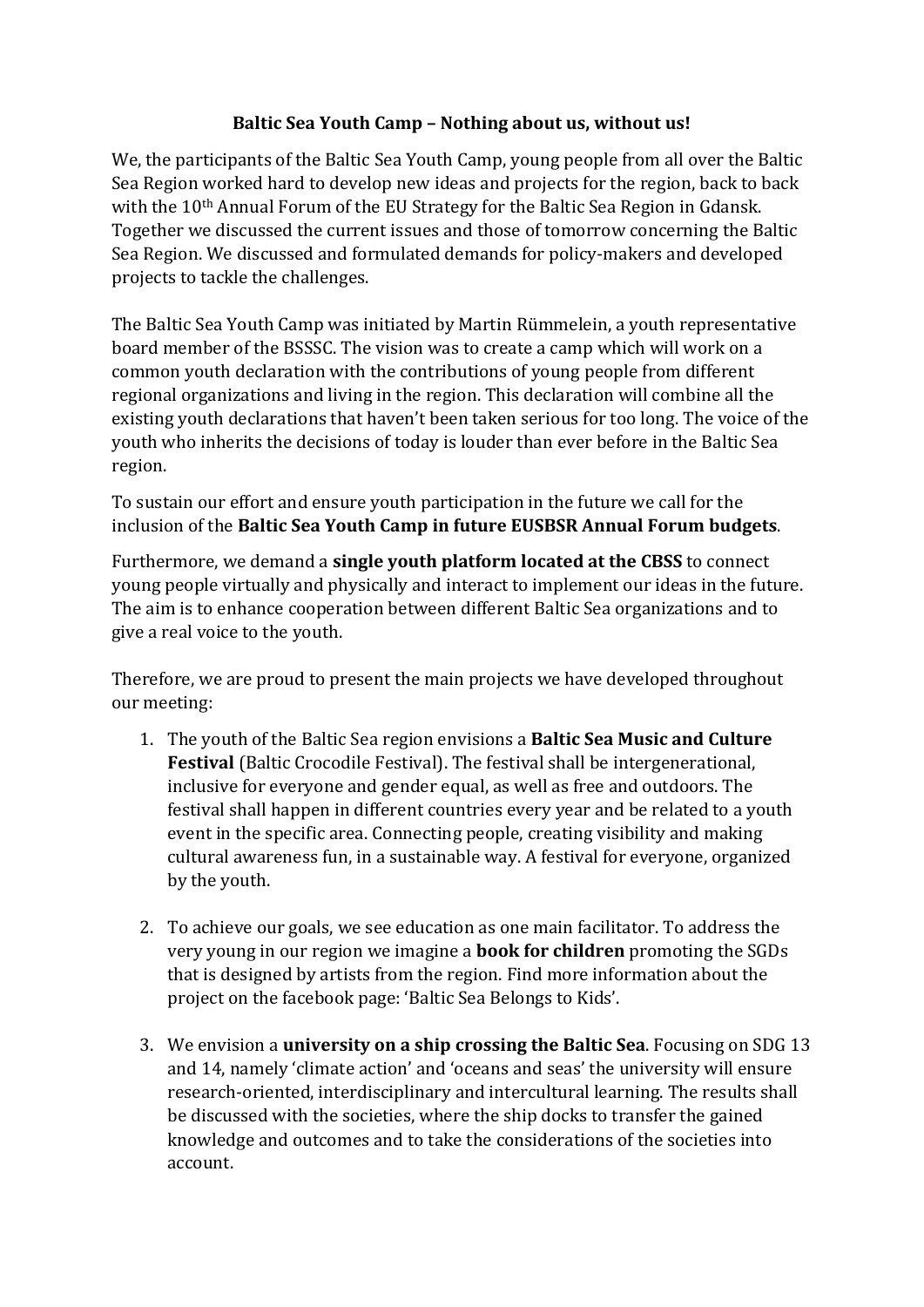- 4. Young people should be given **more advice for mental health**. Volunteers shall visit schools and talk to youngsters in a safe space. This could help to reduce the stress in schools and create a better environment for youngsters to grow up.
- 5. Young people all over the Baltic Sea region are struggling to make their career choices. We suggest creating a **deliberated career choice platform** to help students and young professionals to find an ideal career for their talents and to create a more prosper economy.
- 6. Digitalization is one of the major challenges of the time. To communicate information clearer and to lower the threshold of participation, we envision the development of an **inter-regional online application**. The basic information about organisations active in the region and their projects should be transparent.
- 7. The Baltic Sea Region should work for a more **green and healthy forest**. The wood consumption should be balanced through a better forest education, support of youth initiatives and the ban of clear cuts.
- 8. The Baltic Sea includes 7 of the 10 large marine dead zones in the world and we see pollution as one of the key issues of the region. **Cooperation and communication of the different stakeholders** is needed in a more specific and effective way to preserve and restore the health of the sea.
- 9. The Baltic Sea Region shall **produce the least amount of waste in the world**. Therefore, we demand concrete measures regarding tap water, maritime transport, education and green choices.
- 10. In this regard, we also plan **to reduce plastic** in our everyday life. We envision a common pant system, the prohibition of plastic and common regulations on usage of plastic, as well as the promotion of alternatives.

Our proposals are based on the SDGs and combine the ideas of more than 100 participants in the Baltic Sea Youth Camp. They are feasible and realistic to be implemented.

We will continue to work on our projects. And we will make sure the Baltic Sea Region will be a prosper and sustainable area for everyone to live a healthy life.

More information on the outcomes of the Baltic Sea Youth Camp can be found on our website: balticyouthcamp.org Instagram: @balticyouthcamp facebook: Baltic Youth Camp and Twitter: @BalticYouthCamp